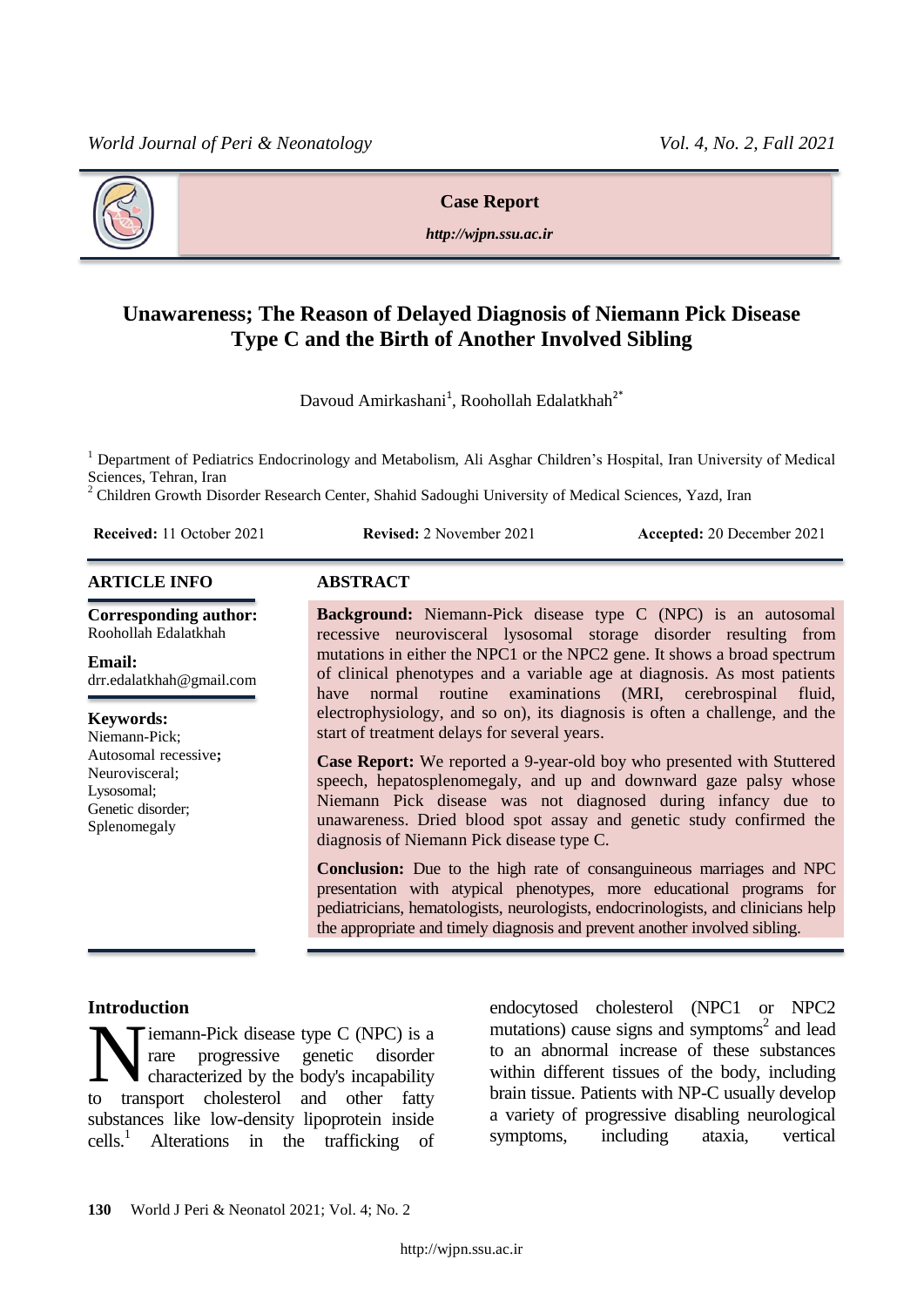supranuclear gaze palsy, gelastic cataplexy, spasticity, dystonia, severe liver disease, hepatosplenomegaly, interstitial lung disease, sleep disturbances, problems with speech and swallowing that worsen over time, impedance with feeding and progressive decrease of intellectual function.<sup>3</sup> Typically in patients with NPC, macrophages with abnormal cholesterol storage, so-called foam cells, can be identified in the bone marrow. <sup>4</sup> Cardiac involvement with cardiomegaly thickened left ventricular wall and substantial endocardial fibroelastosis have also been reported in NP-C patients. 5

Age of onset and symptoms differs from one person to another, sometimes even among members of the same family. The clinical spectrum ranges from a fatal antenatal disorder to an adult-onset chronic neurodegenerative disease. 6

The rarity of the disease and the scarcity of expertise result in misdiagnosis, delayed diagnosis, barriers to adequate care<sup>6</sup>, and the birth of other siblings in the same family.

Mutations in the *SMPD1* gene and the enzyme acid sphingomyelinase deficiency are underlying defects in types A and B that do not occur in NPC. Niemann-Pick disease types A and B are now considered a different disorder called acid sphingomyelinase deficiency. National Organization for Rare Disorders (NORD) has a separate report on this disorder in the Rare Disease Database. 1

The estimated disease incidence is 1 in 120,000 live births, but this likely represents an underestimate because the disease may be under-diagnosed due to its highly heterogeneous presentation.<sup>7</sup>

In IRAN, if a patient manifests suspicious signs and symptoms, screening of NPC is done with dried blood spot measured Lysosphingomyelin-509 (Lyso-SM-509). Measurement of combinations of biomarkers, such as Lyso-SM and Lyso-SM-509, allows distinction between NP-C and sphingomyelinase deficiencies (NP-A/B) as the increase of Lyso-SM in patients with NP-C is very small compared with that of patients with NP-A/B.<sup>8</sup>

# **Case Report**

The patient was a nine-year-old Iranian boy. He was referred to our hospital with massive splenomegaly and hepatomegaly.

His symptoms had appeared from middle infancy. His mother referred her son to a physician for developmental delay and abdominal distention. After primary workup, bone marrow aspiration was performed by a pediatric physician. The hematologist reported large quantities of macrophages with abnormal cholesterol storage (foam cells) in the bone marrow. Simultaneously, the patient had a dried blood spot screen about Niemann's pick and Gaucher's diseases. All enzymatic results were reported without any specific diagnosis, and the patient was discharged from the hospital.

At two years old, intellectual disability and speech delay added to previous symptoms stimulating the mother's anxiety. She sought medical help again to find a solution. The patient was undergoing bone marrow aspiration and enzyme assay for Niemann pick and Gaucher diseases by DBS for the second time. All results were normal. Followup procedure was the only advice of the physician to parents.

Due to the boy's learning disabilities at school, his parents decided to refer their child to our hospital.

Past medical history revealed that there is at least one neglected point. All medical process was revised. Stuttered speech and hepatosplenomegaly were evident. Moreover, up and downward gaze palsy was detected.

It seems our colleagues, residing at the birth city of the patient, have noticed lysosomal storage disorders well, but probably they did not have had sufficient awareness on two subjects; firstly, they did not know the main signs and symptoms of the different types of lysosomal storage disorders. Also, they did not have information regarding the different nature of NPC. Therefore, despite the elevation of lipid in bone marrow, the negative screening for Niemann pick type A, B, and Gaucher disease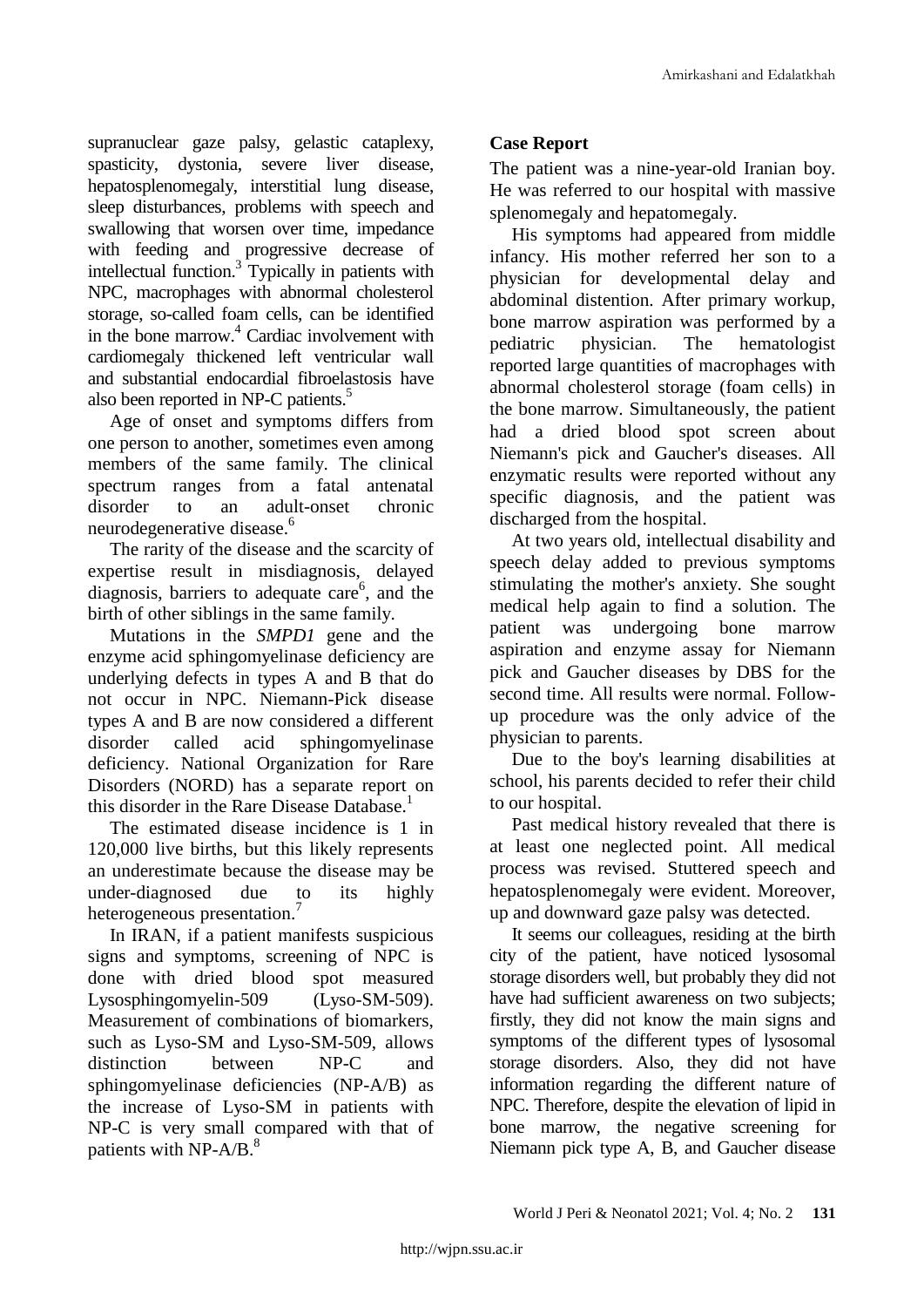ruled out the diagnosis of LSD (S).

In the first time after admission, we supplied dried blood spots for assay of Lyso-SM and Lyso-SM-509 by ACTELION company, the only official reference that organized NPC diagnosis in Iran. Because of the possibility NPCof, a genetic study was done at the same time without wasting time. All results suggested npc, and promptly, treatment was started.

Unfortunately, his six-month sibling with NPC was admitted alongside. Lack of inclusive acknowledgment on NPC and other LSD(S) caused a child to be involved with a sibling and double the family's problems.

# **Discussion**

NPC is a rare genetic neurovisceral disorder, with an estimated minimal incidence of 1/120000 live births. This value should be considered a minimal estimate since atypical phenotypes may not be suspected clinically or missed by the diagnostic laboratory.<sup>2</sup> It is generally supposed that NPC disease is underdiagnosed (notably in its less severe clinical forms in adults). Many patients suspected of NPC are not referred to specialized clinical centers for a definite diagnosis.

In addition, a high rate of consanguineous marriages in IRAN can increase NPC occurrences that show autosomal recessive inheritance and is pan-ethnic.<sup>2,9</sup>

# **Conclusion**

Therefore, the high rate of consanguineous marriages and NPC presentation with atypical phenotypes and clinicians lack of awareness of the most common and infrequent symptoms and diagnosis procedure show the need to more educational program for pediatricians, hematologists, etc., neurologists and endocrinologists.

It is enough to know that if only local physicians were educated on the diagnosis; another involved sibling would have been prevented.

## **Conflict of Interests**

Authors have no conflict of interests.

# **Acknowledgments**

The authors would like to thank the patient's family for their cooperation in this study.

The present study was approved by the Ethics Committee of Shahid Sadoughi University of Medical Sciences

(IR.SSU.MEDICINE.REC.1400.337).

**How to Cite:** Davoud Amirkashani, Roohollah Edalatkhah. Unawareness; The Reason of Delayed Diagnosis of Niemann Pick Disease Type C and the Birth of Another Involved Sibling. World J Peri & Neonatol 2021; 4(2): 130-3. DOI: 10.18502/wjpn.v4i2.8651

## **References**

- 1. Patiño-Escobar B, Solano MH, Zarabanda L, Casas CP, Castro C. Niemann-pick disease: An approach for diagnosis in adulthood. Cureus 2019; 11(5): e4767.
- 2. Vanier MT. Niemann-pick disease type C. Orphanet J Rare Dis 2010; 5: 16.
- 3. NP-C Guidelines Working Group, Wraith JE, Baumgartner MR, Bembi B, Covanis A, Levade T, et al. Recommendations on the diagnosis and management of Niemann-Pick disease type C. Mol Genet Metab 2009; 98(1- 2): 152-65.
- 4. Rodrigues AF, Gray R, Preece M, Brown R, Hill F, Baumann U, et al. The usefulness of bone marrow aspiration in the diagnosis of Niemann–Pick disease type C in infantile liver disease. Arch Dis Child 2006; 91(10): 841-4.
- 5. Guertl B, Noehammer C, Hoefler G. Metabolic cardiomyopathies. Int J Exp Pathol 2000; 81(6): 349-72.
- 6. Geberhiwot T, Moro A, Dardis A, Ramaswami U, Sirrs S, Marfa MP, et al. Consensus clinical management guidelines for Niemann-Pick disease type C. Orphanet J Rare Dis 2018; 13(1): 50.
- 7. Masserrat A, Sharifpanah F, Akbari L, Tonekaboni SH, Karimzadeh P, Asharafi MR,et al. Mitochondrial G8292A and C8794T mutations in patients with Niemann‑Pick disease type C. Biomed Rep 2018; 9(1): 65-73.
- 8. Patterson MC, Clayton P, Gissen P, Anheim M, Bauer P, Bonnot O, et al.